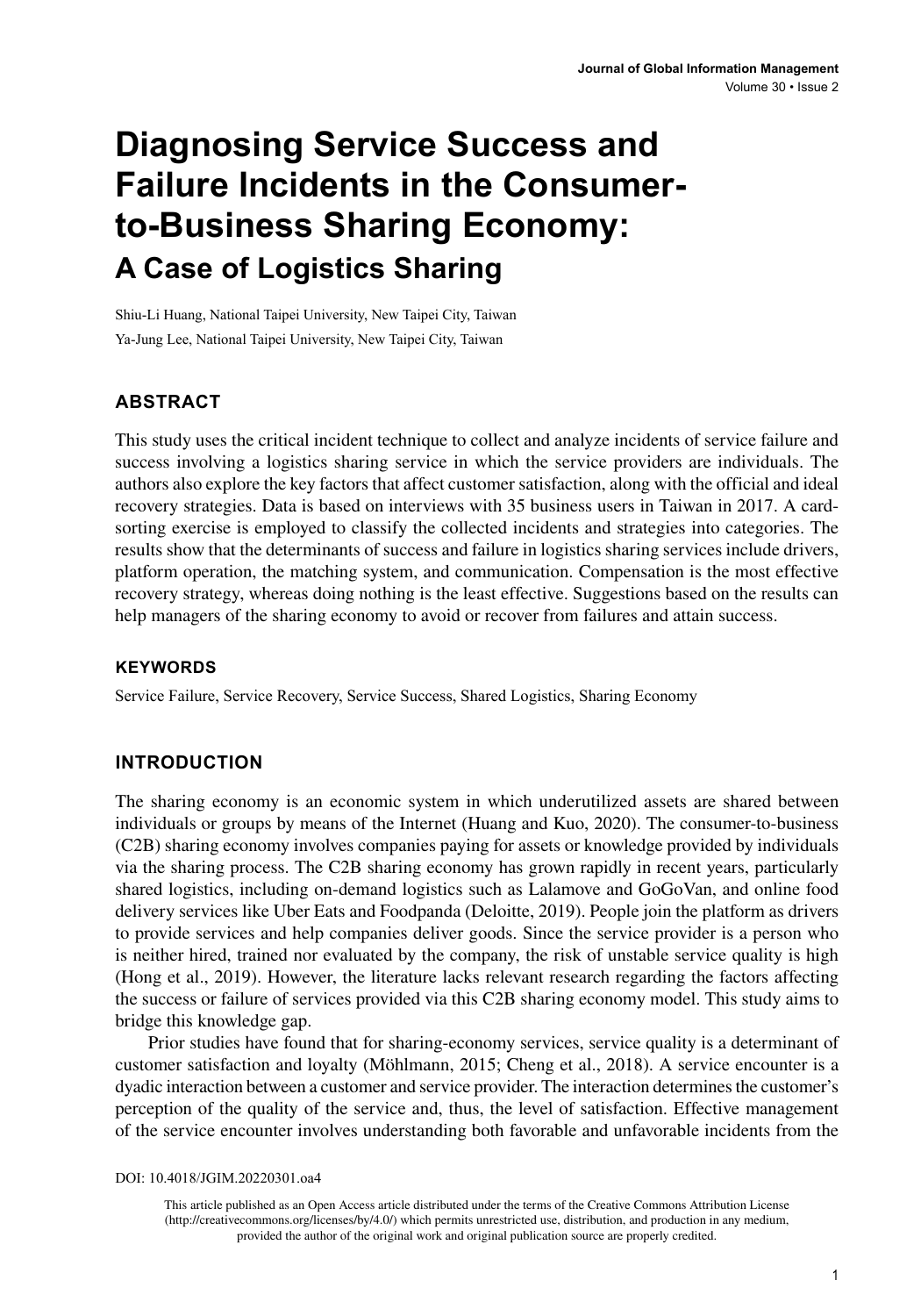customers' point of view (Bitner et al., 1990). Therefore, the present study aims to discover favorable and unfavorable service encounters in the sharing economy, and for the C2B model in particular.

This study uses a shared logistics company in Taiwan as a study case. Since we have little understanding of factors affecting the success or failure of C2B sharing economy, this study addresses the following research questions: (1) What are the types of service failure and success incidents commonly experienced in shared logistics? (2) What are the key factors that affect customer satisfaction with shared logistics? In addition, the possibility of service failure increases when the service providers become persons who are not full-time employees. An effective recovery strategy is important to the maintenance or restoration of customer satisfaction following a service failure. In order to understand how to recover from service failures, this study also addresses the question: (3) What are the official and ideal recovery strategies, and to what extent do those strategies effectively reestablish satisfaction among business users after a service failure?

The remainder of this paper is organized as follows. The next section reviews relevant literature. The research methodology and study case are described in the third section. Data analysis results are described and discussed in the fourth and fifth sections. The paper concludes with the theoretical and practical implications.

#### **THEORETICAL BASIS**

#### **Service Quality**

Service quality is commonly defined as the extent to which a service meets customers' needs or expectations (Arora and Narula, 2018). It also refers to customers' perception of the service provider's performance (Cronin et al., 2000). Cronin et al. (2000) argued that service quality determines service value, customer satisfaction and behavioral intentions, e.g., to remain loyal to the service and to recommend the service to other consumers. In the field of sharing economy, prior studies have confirmed the positive impact of service quality on satisfaction for ride-hailing services (Cheng et al., 2018; Hamenda, 2018) and bike-sharing services (Liu et al., 2020; Shao et al., 2020).

Service encounters are essential to the assessment of overall service quality and satisfaction (Bitner et al., 1990). The extant literature on service encounters has focused mainly on business-to-business (B2B) and business-to-consumer (B2C) models (Bitner et al., 1990; Goetzinger et al., 2006; Tsai and Su, 2009; Melián-González and Bulchand-Gidumal, 2017). The C2C and C2B models, however, have seldom been explored. Mittendorf et al. (2019) argued that service encounters in the sharing economy (sharing encounters) are distinct from traditional service encounters in several ways. Sharing encounters take full advantage of online platforms and information technologies. Furthermore, they typically take place through interactions with strangers (other individuals rather than businesses) on short notice. Therefore, it is crucial to understand what factors determine service quality in sharing economy to ensure customer satisfaction. The present study aims to discover favorable and unfavorable service encounters in the C2B sharing economy in order to identify quality attributes that influence customer satisfaction.

#### **Critical Incidents of Service Failure and Success**

In order to improve service quality, managers must pay attention to the incidents that influence customer satisfaction (Tse and Ho, 2009). Therefore, a key issue is how to recognize, evaluate and analyze incidents that impact service quality. Bitner (1990) mentioned the importance and complexity of evaluating service encounters. She proposed a procedure that utilizes the critical incident technique (CIT) to diagnose customer satisfaction (service success) or dissatisfaction (service failure) in regard to service performance. Participants were asked to think of a time when they had a particularly satisfying or dissatisfying service encounter. This was followed by questions regarding when the incident happened, the specific circumstances that led up to the situation, what the employee or service